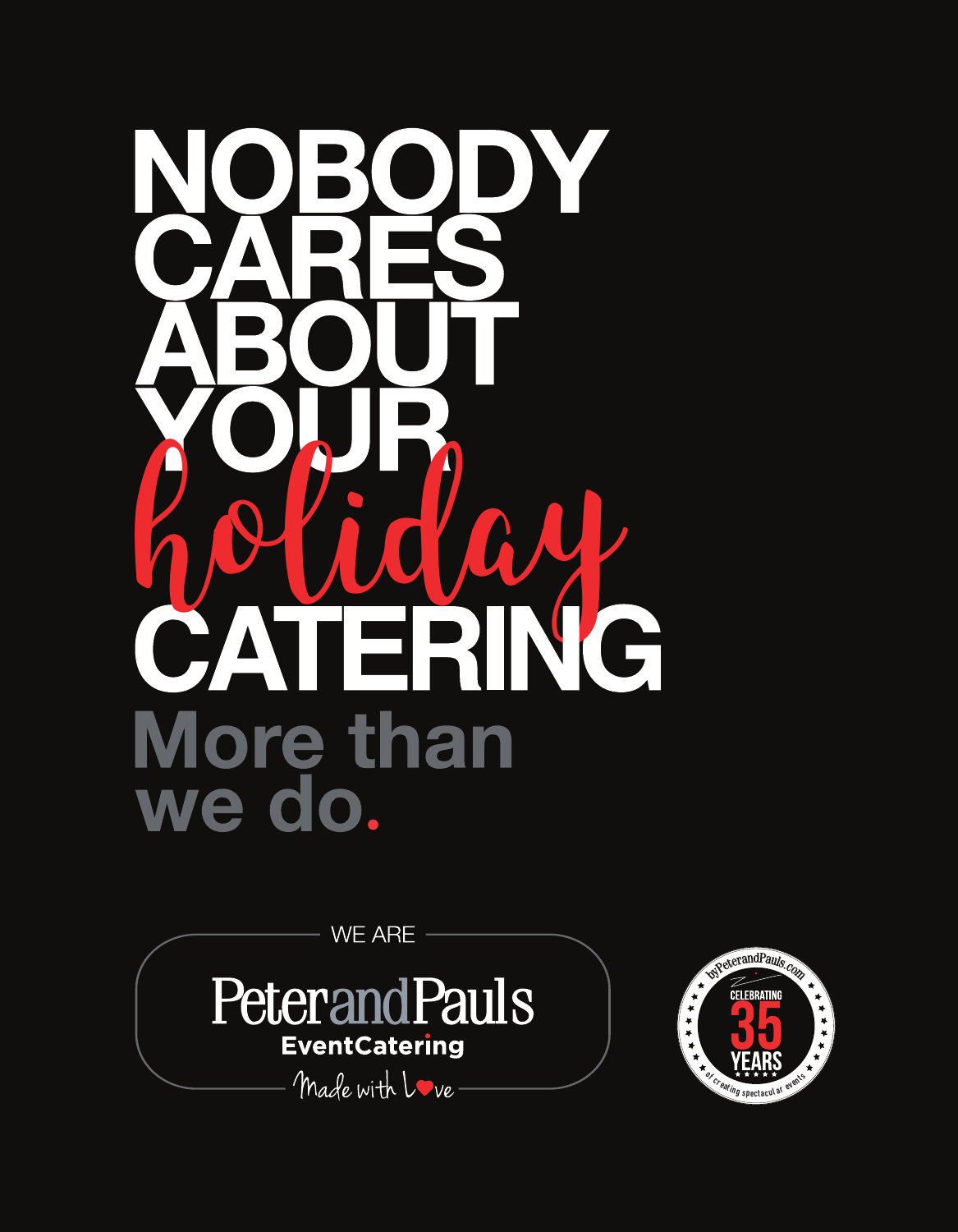### **holiday menus** op off lunches

LUNCH OPTION #1 **16** 

Garden Fresh Crudités Platter Fresh Cut Carrots, Celery, Cucumber, Sweet Peppers, Cauliflower, Broccoli, Cherry Tomatoes & Asparagus with Homemade Creamy Dip

Mediterranean Dip Platter Homemade Focaccia, Grilled Pita, Lalagides & Flatbread with Roasted Red Pepper Hummus, Tzatziki & Eggplant Caviar

Pin Wheel Wraps **1/2 wrap per person** Assorted Wraps with a Variety of Fillings to include Egg Salad, Tuna Salad, Roast Turkey, Ham & Cheese, Smoked Salmon, Grilled Vegetables & Goat Cheese

Signature Dessert Platter Selection of Holiday Cookies & Dessert Squares

LUNCH OPTION #2 **2 0**

Garden Fresh Crudités Platter Fresh Cut Carrots, Celery, Cucumber, Sweet Peppers, Cauliflower, Broccoli, Cherry Tomatoes & Asparagus with Homemade Creamy Dip

Mini Sandwiches **2 sandwiches per person** on White, Whole Wheat & Multigrain Buns. Fillings to include: Egg Salad, Tuna, Salad, Roasted Turkey, Ham & Cheese, Smoked Salmon, Grilled Vegetables & Goat Cheese

Gourmet Cheese & Cracker Platter Aged Cheddar, Brie, Blue Cheese, Havarti and Goat Cheese served with Assorted Crackers, Lalagides & Crostini. Garnished with Strawberries, Grapes, Dried Fruit & Nuts

**Signature Dessert Platter** Selection of Holiday Cookies & Dessert Squares

LUNCH OPTION #3 **2 2**

**Signature Salad** Spinach, Pear & Endive Salad with Toasted Pumpkin Seeds and Sundried Cranberries in Roasted Garlic Honey Lemon Dressing

Assorted Panini Sandwiches **1 full sandwich per person** Fillings to include: Cajun Chicken Breast, Smoked Turkey, Black Forest Ham, Smoked Salmon & Grilled Vegetables with Goat Cheese

Gourmet Cheese & Cracker Platter Aged Cheddar, Brie, Blue Cheese, Havarti and Goat Cheese served with Assorted Crackers, Lalagides & Crostini. Garnished with Strawberries, Grapes, Dried Fruit & Nuts

**Signature Dessert Platter** Chocolate Dipped Strawberries, Assorted Pastries & Dessert Squares

All menu items are based on a per person cost Minimum will apply depending on location Event Rentals, Event Staff, Bar & Beverage Service also available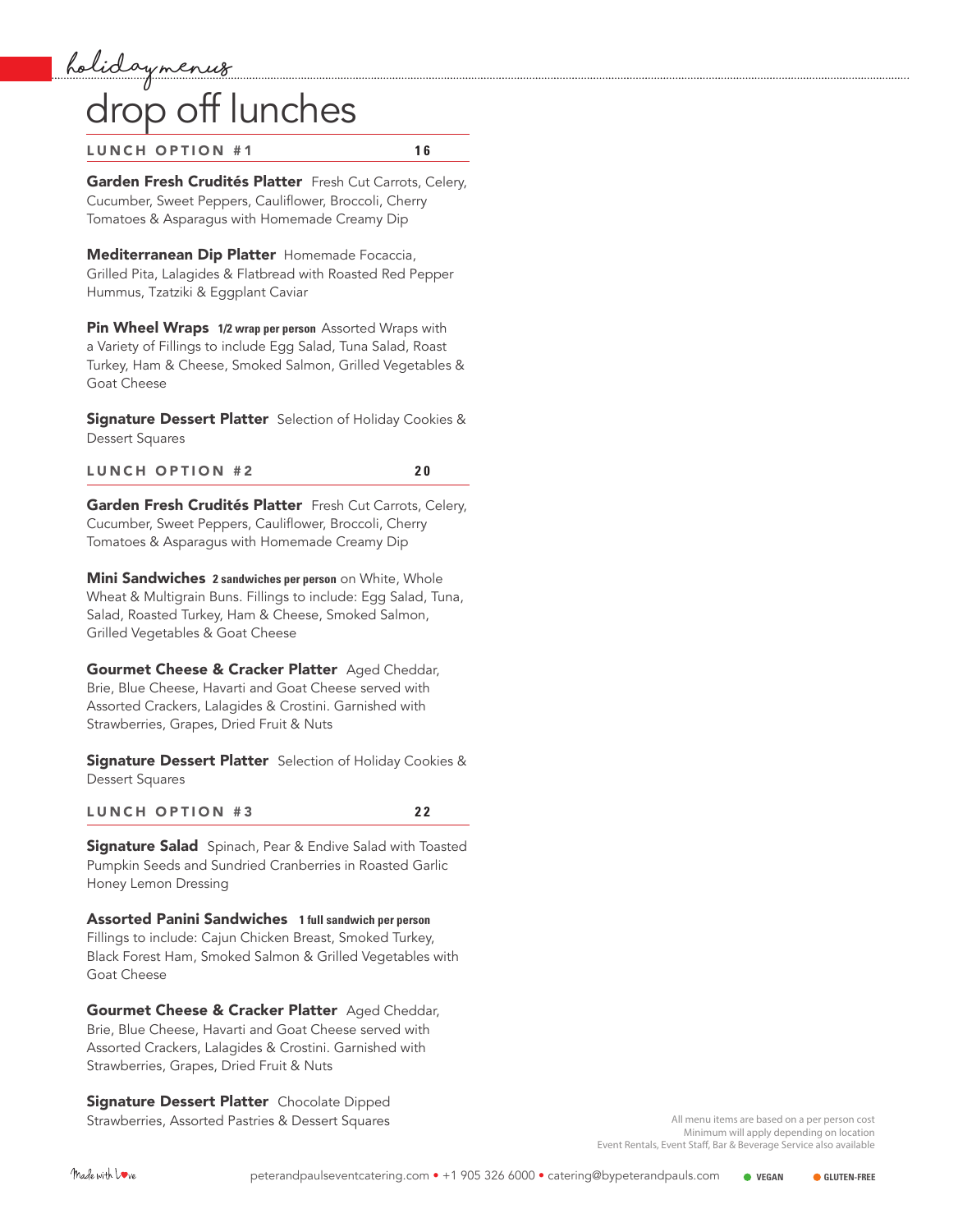**holiday menus**

# cocktail party

#### COCKTAIL OPTION #1 **3 0**

Sushi Platter **2 pcs per person** Assorted Maki & California Rolls served with Wasabi, Pickled Ginger & Soya Sauce

Signature Shrimp Cocktail **2 pcs per person** Vodka Marinated Large Shrimp Cocktail with Cocktail Sauce

Gourmet Cheese & Cracker Platter Aged Cheddar, Brie, Blue Cheese, Havarti and Goat Cheese served with Assorted Crackers, Lalagides & Crostini. Garnished with Strawberries, Grapes, Dried Fruit & Seasoned Nuts

Mediterranean Dip Platter Homemade Focaccia, Grilled Pita, Lalagides & Flatbread with Roasted Red Pepper Hummus, Tzatziki & Eggplant Caviar

**Gourmet Pizza Platter** Mini Pepperoni and Vegetarian Pizza Squares

Signature Dessert Platter Selection of Holiday Cookies & Dessert Squares

COCKTAIL OPTION #2 **3 2**

Hors D'oeuvres **4 pcs per person** Selection of Hot & Cold

Pasta Station Orecchiette & Rapini with Wild Mushrooms in Roasted Garlic Sauce or Butternut Squash Agnolotti in a Rosé Sauce

**Slider Station** Turkey with Apple, Cheddar & Cranberry Dijon; South Western Beef with Monterey Jack Cheese & Salsa (Vegetarian Sliders will be available). Served with Mixed Root Chips

Empanada Station **1 pc per person** Coconut Curry Chicken Empanadas with Cilantro Sour Cream (Grilled Vegetable Goat Cheese Empanadas will be available)

**Gourmet Dessert Platter** Cheesecake Lollipop, Gourmet Short Bread, Pastries & Chocolate Dipped **Strawberries** 

#### **COCKTAIL OPTION #3** 32

Hors D'oeuvres **4 pcs per person** Selection of Hot & Cold

ALL ITEMS BELOW ARE SERVED INDIVIDUALLY IN RAMEKINS:

Festive Turkey Dinner Turkey Breast with Stuffing, Sage Scented Gravy topped with Mashed Potatoes and Cranberry Sauce

**Shepherd's Pie** with Lean Ground Beef & Peas topped with Mashed Potatoes

Chili with Romano Beans & Ground Chicken

**Macaroni and Cheese** with White Cheddar, Smoked Gouda & Oka Cheese

**Rhubarb Apple Crumble** with Cranberries & Brown Sugar

Belgian Chocolate Mousse garnished with Shaved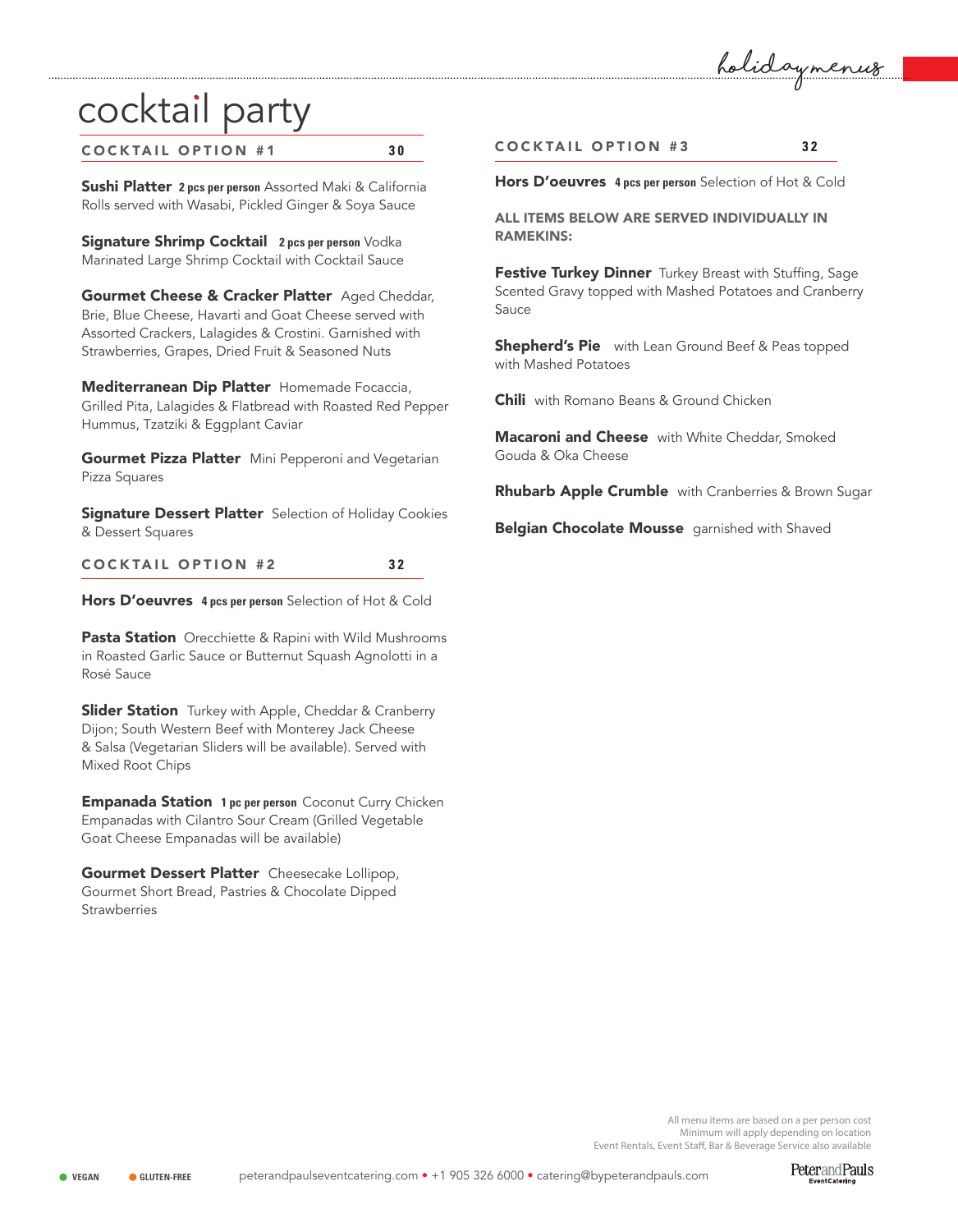## **holiday menus** festive buffet

**BUFFET OPTION #1** 22

Gourmet Bread Basket to include Assorted Dinner Rolls, Focaccia and Lalagides with Butter

**Signature Salad** Spinach, Pear & Endive Salad with Toasted Pumpkin Seeds and Sundried Cranberries in Roasted Honey Lemon Dressing

**Oven Roasted Turkey** (White Meat only) served precarved with Caramelized Onion & Apple Sage Stuffing, Homemade Gravy and Cranberry Compote

#### Yukon Gold Mashed Potatoes

#### Medley of Seasonal Vegetables

Holiday Dessert Platter Selection Of Holiday Cookies & Dessert Squares

**BUFFET OPTION #2** 30

**Gourmet Bread Basket** to include Assorted Dinner Rolls, Focaccia and Lalagides with Butter

**Signature Salad** Spinach, Pear & Endive Salad with Toasted Pumpkin Seeds and Sundried Cranberries in Roasted Honey Lemon Dressing

Herb Roasted Chicken with Pan Gravy

Slow Roasted Beef Top Sirloin Roast with Gravy

Kale & Potato Gratin

Medley of Seasonal Vegetables

Holiday Dessert Platter Selection Of Holiday Cookies & Dessert Squares

#### **BUFFET OPTION #3** 32

Gourmet Bread Basket to include Assorted Dinner Rolls, Focaccia and Lalagides with Butter

**Signature Salad** Spinach, Pear & Endive Salad with Toasted Pumpkin Seeds and Sundried Cranberries in Roasted Honey Lemon Dressing

**8oz. Slow Roasted Prime Rib of Beef** with Horseradish

Roasted Garlic & Whipped Mashed Potatoes

Glazed Carrots and Buttered Green Beans

Signature Dessert Platter Shortbread Cookies, Mini Tarts & Pastries

**BUFFET OPTION #4** 34

Gourmet Bread Basket to include Assorted Dinner Rolls, Focaccia And Lalagides

**Signature Salad** Spinach, Pear & Endive Salad with Toasted Pumpkin Seeds and Sundried Cranberries in Roasted Honey Lemon Dressing

Penne Pasta with Julienne Vegetables in Rose Sauce

Slow Roasted Beef Top Sirloin Roast with Gravy

**Oven Roasted Turkey** (White Meat only) served precarved with Caramelized Onion & Apple Sage Stuffing, Homemade Gravy and Cranberry Compote

Yukon Gold Mashed Potatoes

Medley of Seasonal Vegetables

Holiday Dessert Platter Selection Of Holiday Cookies & Dessert Squares

> All menu items are based on a per person cost Minimum will apply depending on location Event Rentals, Event Staff, Bar & Beverage Service also available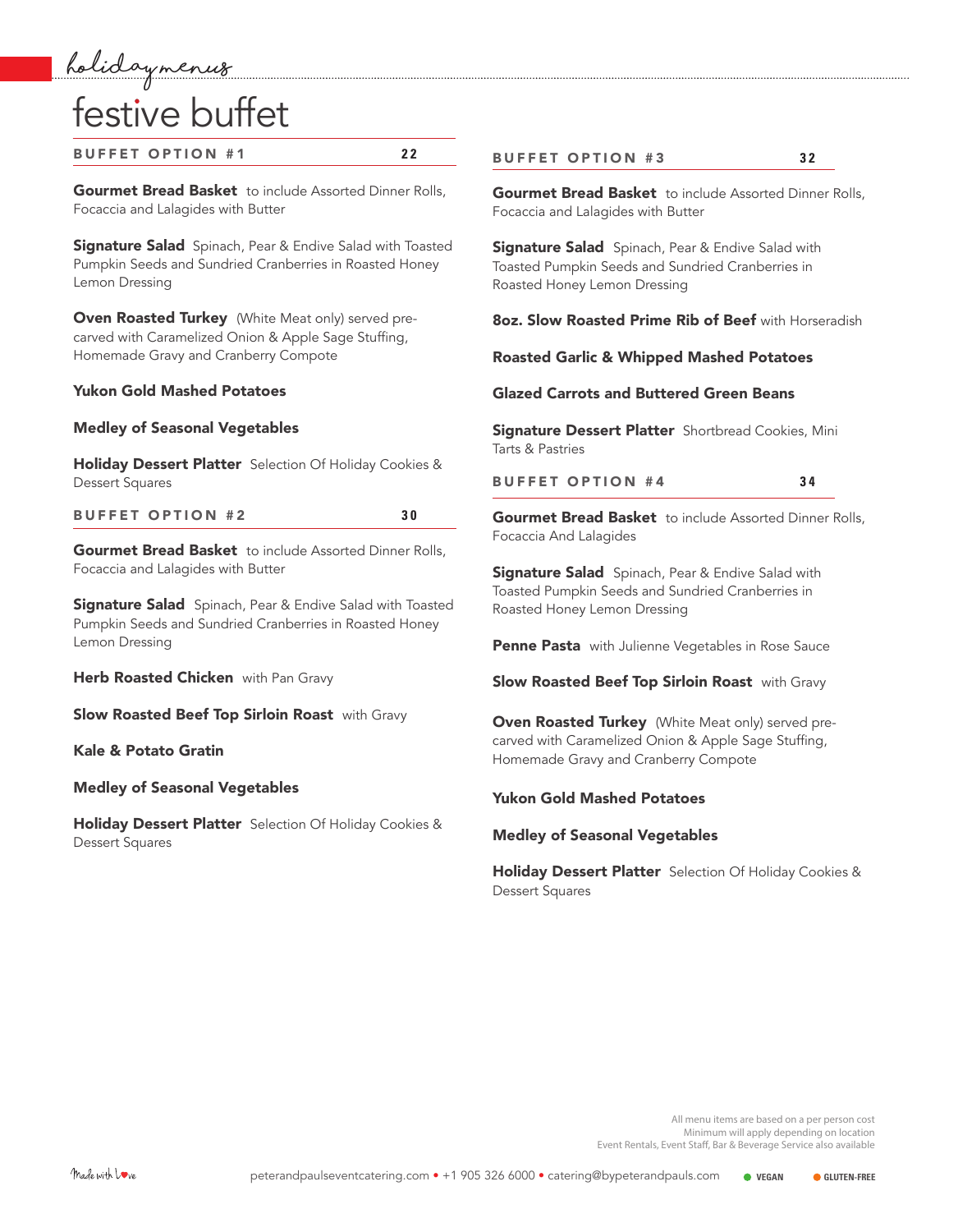**holiday menus**

# sit down dinner

**DINNER OPTION #1** 32

Gourmet Bread Basket to include Assorted Dinner Rolls, Focaccia and Lalagides with Butter

Winter Greens with Roasted Cherry Tomatoes, Fennel & Radicchio in Balsamic Vinaigrette

Pasta Casareccia in Homemade Tomato Basil Sauce

**Chicken Supreme** stuffed with Shiitake Mushrooms, Wild Rice & Sun-Dried Cranberries

Herb Roasted Fingerling Potatoes

Steamed Vegetable Bundle

**Warm Apple Blossom** with Whipped Cream & Toffee Sauce

#### **DINNER OPTION #2** 52

**Gourmet Bread Basket** to include Assorted Dinner Rolls, Focaccia and Lalagides with Butter

Apple & Parsnip Soup with Crème Fraiche

Baby Spinach & Shiitake Mushroom Salad with Roasted Pear & Sherry Vinaigrette

Grilled "AAA" Beef Tenderloin with Port Wine Reduction sauce

**Seared Salmon Fillet** with Maple Pommery Mustard Sauce

Garlic Whipped Mashed Potatoes

Baby Carrots & Asparagus

Individual Chocolate Soufflé with Fruit Compote & Crème Fraiche

#### VEGETARIAN OPTION 32

Gourmet Bread Basket to include Assorted Dinner Rolls, Focaccia and Lalagides with Butter

#### Maple Butternut Squash Soup

Quinoa & Avocado Salad with Sun-Dried Cranberries & Lemon Herb Vinaigrette

Roasted Red Pepper, Rapini & Brie baked in Puff Pastry

Apple Blueberry Coffee Cake with Caramel Butter Sauce

#### **DINNER OPTION #3** 32

Gourmet Bread Basket to include Assorted Dinner Rolls, Focaccia and Lalagides with Butter

Cucumber Wrapped Arugula & Endive Salad with Fresh Berries, Sliced Almonds & Cranberry Vinaigrette Dressing

Pan Fried Gnocchi with Oven Dried Cherry Tomatoes, Red Onions Peas & Prosciutto in Sage Scented Brown Butter

**Turkey Breast Roulade** filled with Caramelized Onion & Apple Sage Stuffing

Herb Roasted Fingerling Potatoes

Grilled Vegetable Bundle

Dark Chocolate & Cherry Bread Pudding with Kahlua & Caramel Sauce

**DINNER OPTION #4** 60

Gourmet Bread Basket to include Assorted Dinner Rolls, Focaccia and Lalagides with Butter

**Chestnut & Lentil Soup** with Crème Fraiche & Apple Crisps

Baby Spinach Salad with Cucumber, Cherry Tomatoes, Radish, Pumpkin Seeds, Sun-Dried Cranberries & Lemon Herb Vinaigrette

Grilled "AAA" Beef Tenderloin topped with Two Jumbo Shrimps in a Port Wine Reduction Sauce

#### Garlic Whipped Mashed Potatoes

Baby Carrots & Asparagus

**Almond Tart** with Sour Cherries & Mascarpone Whipped Cream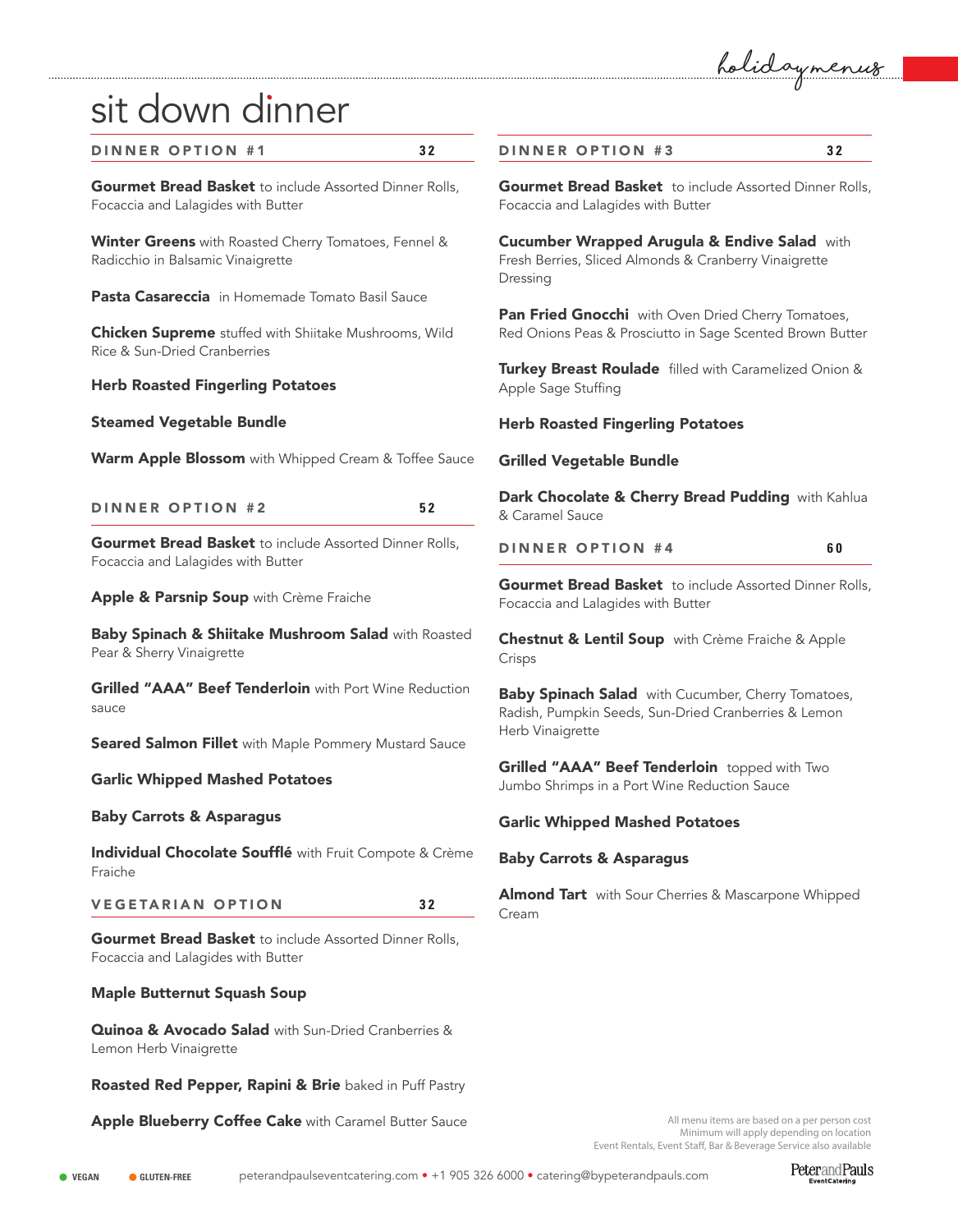### holiday à la carte **holiday menus**

HOT HORS D'OEUVRES **4 each**

Roasted Duck Spring Rolls with Cranberry Plum Sauce

Bacon Wrapped Dates with Chestnut Stuffing  $\bullet$ 

Roasted Grape Tomato & Goat Cheese Tartlet

COLD HORS D'OEUVRES

Honey Glazed Ham & Fig Skewer <sup>0</sup> 3

Goat Cheese Pistachio Truffle • **<sup>3</sup>**

SALAD & APPETIZERS

Butternut Squash Soup with Ginger Crème Fraiche <sup>1</sup>5

**Spinach, Pear & Endive Salad** with Pumpkin Seeds & Sundried Cranberries with Roasted Garlic Honey Lemon Dressing **4.5** 

Arugula Salad with Walnuts, Red Onion, Stilton & Sundried Cherries with Balsamic Vinaigrette **• 5.5** 

Baked Brie in Phyllo with Apple Cider Glaze **7**

MAIN COURSE

Lentil, Coconut & Root Vegetable Pot Pie **10**

Leek & Cauliflower Gratin <sup>•</sup> 10

Salmon Wellington with Lobster Duxelle **<sup>18</sup>**

Spinach, Sundried Tomato & Shiitake Stuffed Roasted Boneless Cornish Hen with Porcini Mushroom Cream Sauce **15**

**Oven Roasted Turkey** (White Meat onlyd) Served Pre-Carved with Buttermilk Cornbread Stuffing, Pan Gravy & Cranberry Relish **<sup>14</sup>**

Roasted Beef Tenderloin (Served Sliced) with Cippolini Onion Jus & Horseradish **<sup>28</sup>**

Wine Braised Lamb Shoulder with Root Vegetables **19**

Braised Beef Tenderloin & Vegetable Pot Pie **<sup>10</sup>**

Roasted Red Pepper Medallions stuffed with Lentils & Cauliflower with Red Pepper Sauce <sup>1</sup>/<sup>0</sup> 12

#### SIDES

**Baked Sweet Potatoes** with Cinnamon Butter <sup>●</sup> 4

Roasted Garlic Whipped Mashed Potatoes • **<sup>4</sup>**

Potato Au Gratin <sup>•</sup> 5

**Wild Rice Pilaf** with Confetti Vegetables & Sundried Cranberries  $\bullet$  /  $\bullet$  **4** 

Buttermilk Jalapeno Cornbread **2**

**Roasted Mini Potatoes** with Sea Salt  $\bullet$ / $\bullet$  4

Sautéed Brussel Sprouts with Smoked Bacon & Caramelized Shallots <sup>•</sup>/• **4.5** 

Roasted Root Vegetables with Thyme & Extra Virgin Olive Oil  $\bullet$ / $\bullet$  4

Oven Roasted Beets  $\bullet$  / $\bullet$  4

Lemon-Garlic Spinach & Kale ●/● 5

Roasted Squash, Caramelized Grapes & Thyme •/• **4.5**

**Steamed Asparagus** with Citrus Infused Extra Virgin Olive Oil •/• **<sup>6</sup>**

**Sautéed Green Beans** with Cranberries & Almonds •/• **<sup>6</sup>**

Potato & Mushroom Napoleon • **<sup>6</sup>**

DESSERT

Holiday Short Bread **2 pcs per person 3.5**

Duo of Apple Crumble & Pecan Tartlets **2 pcs per person <sup>4</sup>**

Pumpkin & Spice Cheesecake Baklava **<sup>7</sup>**

Sour Cherry & Almond Tart **4.5**

Gluten Free Lemon Tart <sup>1</sup> 4.5

Vegan & Gluten Free Chocolate Cake •/• **<sup>6</sup>**

All menu items are based on a per person cost Minimum will apply depending on location Event Rentals, Event Staff, Bar & Beverage Service also available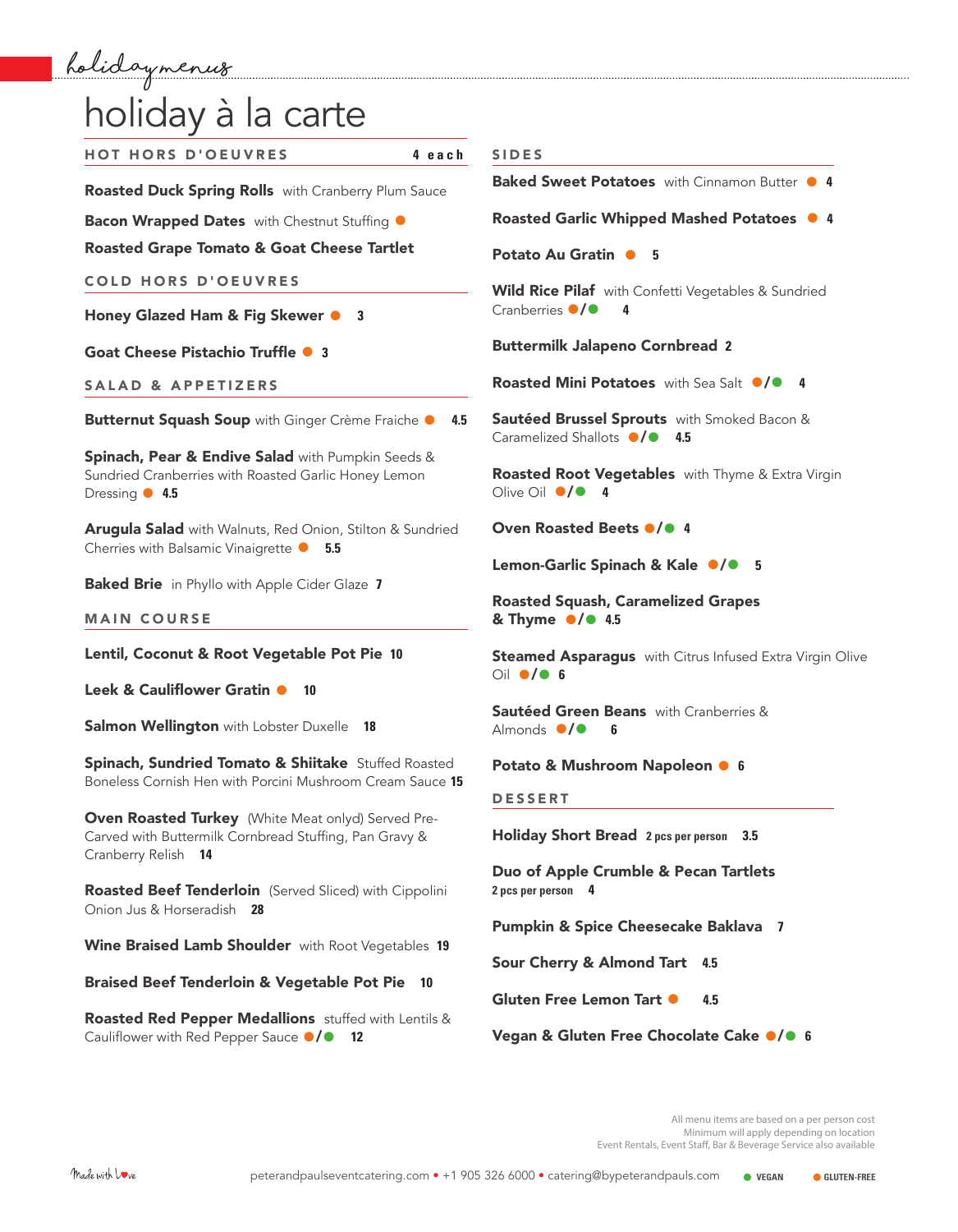**holiday menus**

#### MINI ENTRÉES

Homemade Meatloaf over Pommery Mashed Potatoes & Cippolini Onion Jus **<sup>6</sup>**

Yorkshire Pudding Topped with Beef Tenderloin Sautéed in Brandy Peppercorn Sauce & Crispy Onions **<sup>7</sup>**

Potato Au Gratin topped with Roasted Turkey, Gravy & Cranberry Relish **<sup>7</sup>**

Chanterelle Mushroom Bread Pudding with Roasted Cornish Hen & Sage Pan Gravy **<sup>8</sup>**

Maple Glazed Ham over Cornbread Stuffing with Cumberland Sauce **<sup>6</sup>**

Vegetarian Shepherd's Pie • **<sup>6</sup>**